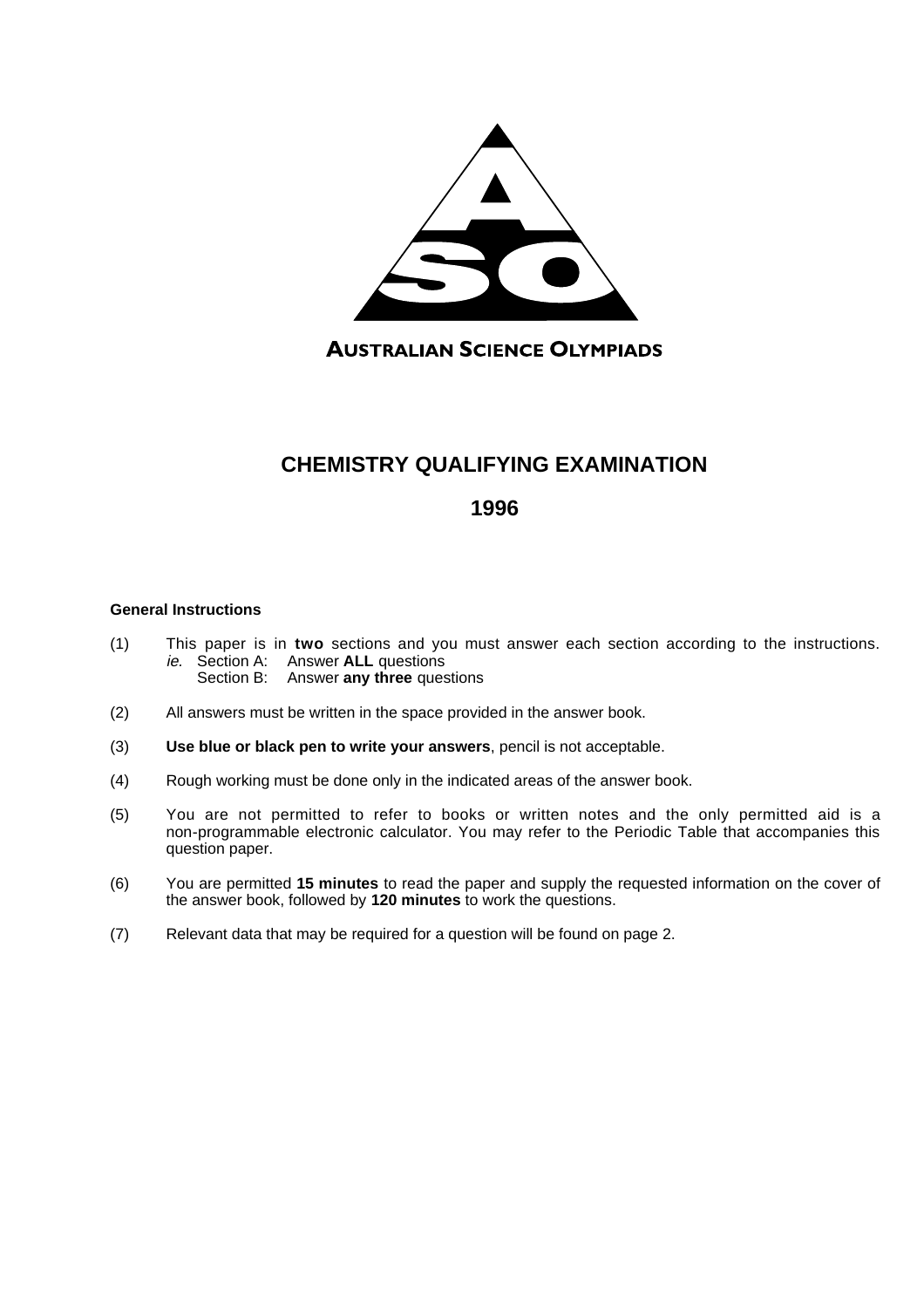**DATA**

| Avogadro constant                       | 6.02 x $10^{23}$ mol <sup>-1</sup>                                                                            |
|-----------------------------------------|---------------------------------------------------------------------------------------------------------------|
| 1 faraday                               | 96,486 coulombs                                                                                               |
| 1 coulomb                               | 1 amp sec                                                                                                     |
| Universal gas constant (R)              | 8.314 J K <sup>-1</sup> mol <sup>-1</sup><br>8.206 x 10 <sup>-2</sup> L atm K <sup>-1</sup> mol <sup>-1</sup> |
| Standard temperature and pressure (STP) | 273 K and 101.3 kPa<br>$0^{\circ}$ C and 101.3 kPa<br>$0^{\circ}$ C and 1 atm                                 |
| Molar volume of ideal gas at STP        | 22.4 L                                                                                                        |

# Relative atomic masses<sup>\*</sup>:

| Ac<br>Ag<br>Al<br>Am<br>Ar<br>As<br>At<br>Au<br>$\mathbf{B}$<br>Ba<br>Be | $(227)^{\dagger}$<br>107.9<br>26.98<br>(243)<br>39.95<br>74.92<br>(210)<br>197.0<br>10.81<br>137.3<br>9.012 | Cf<br>Cl<br>$\rm Cm$<br>Co<br>Cr<br>Cs<br>Cu<br>Db<br>Dy<br>Er<br>Es<br>Eu | (251)<br>35.45<br>(247)<br>58.93<br>52.00<br>132.9<br>63.55<br>162.5<br>167.3<br>(252)<br>152.0 | H<br>He<br>Hf<br>Hg<br>Hn<br>Ho<br>$\mathbf{I}$<br>In<br>Ir<br>Jt<br>$\mathbf{K}$<br>Kr | 1.008<br>4.003<br>178.5<br>200.6<br>164.9<br>126.9<br>114.8<br>192.2<br>39.10<br>83.80 | Mt<br>N<br>Na<br>Nb<br>Nd<br>Ne<br>Ni<br>No<br>Np<br>$\overline{O}$<br><b>Os</b> | Mo 95.94<br>14.01<br>22.99<br>92.91<br>144.2<br>20.18<br>58.69<br>(259)<br>(237)<br>16.00<br>190.2 | Pt<br>Pu<br>Ra<br>Rb<br>Re<br>Rf<br>Rh<br>Rn<br>Ru<br>S —<br>Sb<br>Sc | 195.1<br>(244)<br>226.0<br>85.47<br>186.2<br>102.9<br>(222)<br>101.1<br>32.06<br>121.8<br>44.96 | Tc<br>Te<br>Th<br>Ti<br>T1<br>Tm<br>U<br>V<br>W<br>Xe<br>Y<br>Yb | (98)<br>127.6<br>232.0<br>47.88<br>204.4<br>168.9<br>238.0<br>50.94<br>183.9<br>131.3<br>88.91<br>173.0 |
|--------------------------------------------------------------------------|-------------------------------------------------------------------------------------------------------------|----------------------------------------------------------------------------|-------------------------------------------------------------------------------------------------|-----------------------------------------------------------------------------------------|----------------------------------------------------------------------------------------|----------------------------------------------------------------------------------|----------------------------------------------------------------------------------------------------|-----------------------------------------------------------------------|-------------------------------------------------------------------------------------------------|------------------------------------------------------------------|---------------------------------------------------------------------------------------------------------|
| Bh<br>Bi<br>Bk<br>Br<br>$\mathbf{C}$<br>Ca<br>Cd<br>Ce                   | 209.0<br>(247)<br>79.90<br>12.01<br>40.08<br>112.4<br>140.1                                                 | $\mathbf{F}$<br>Fe<br>Fm<br>Fr<br>Ga<br>Gd<br>Ge                           | 19.00<br>55.85<br>(257)<br>(223)<br>69.72<br>157.3<br>72.59                                     | La<br>Li<br>Lu<br>Lw<br>Md                                                              | 138.9<br>6.941<br>175.0<br>(260)<br>(258)<br>Mg 24.31<br>Mn 54.94                      | P<br>Pa<br>Pb<br>Pd<br>Pm<br>P <sub>O</sub><br>Pr                                | 30.97<br>(231)<br>207.2<br>106.4<br>(145)<br>(209)<br>140.9                                        | Se<br>Si<br>Sm<br>Sn<br>Sr<br>Ta<br>Tb                                | 78.96<br>28.09<br>150.4<br>118.7<br>87.62<br>180.9<br>158.9                                     | Zn<br>Zr                                                         | 65.38<br>91.22                                                                                          |

\* The values given here are to four significant figures.

† A value given in parentheses denotes the mass of the longest-lived isotope.

2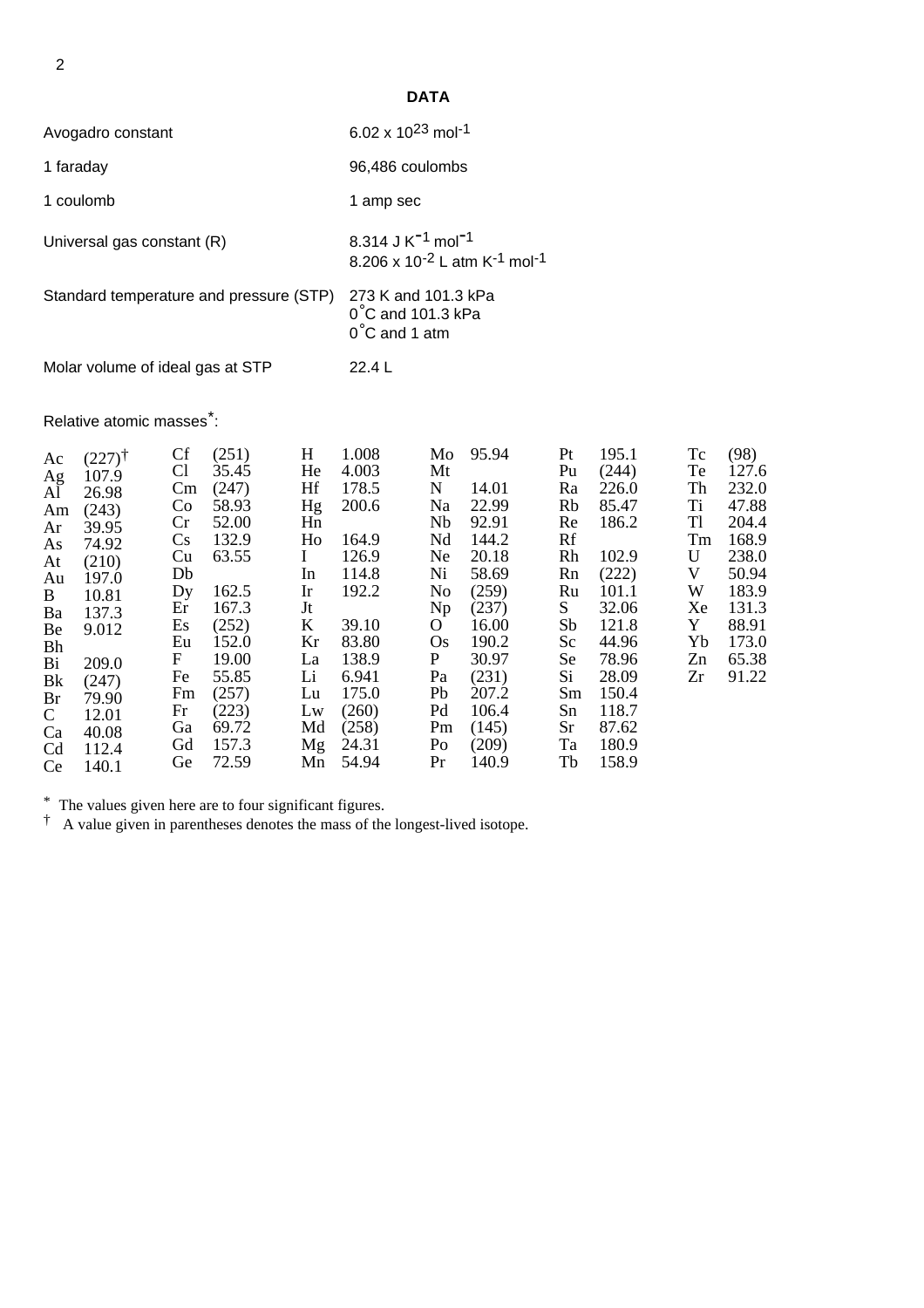#### **SECTION A**

It is intended that candidates devote not more than **30 minutes to this section**. Answer **ALL** fifteen (15) questions in this section. Only one choice is allowed per question and this should be made by clearly crossing the chosen answer box in **the answer book**. If you make a mistake **correct it clearly** so that the examiners can read your answer.

- **Q1** In 1811 Avogadro calculated the formula of camphor by means of elemental chemical analysis and by measuring the density of its vapour. Avogadro found the density to be 3.84 g/L when he made the measurements at 210°C at 1 atmosphere pressure. Which of the following is the correct formula for camphor?
	- **A** C10H14O
	- **B** C10H16O
	- **C** C<sub>10</sub>H<sub>16</sub>O<sub>2</sub>
	- **D** C10H18O
	- **E** none of the above
- **Q2** A certain element, **Z**, reacts with oxygen to form the compound **Z**<sub>2</sub>O<sub>5</sub>. If 0.364 g of the element form 0.552 g of the compound, what is the atomic molar mass of the element?
	- $A = 12.3$  g mol<sup>-1</sup>
	- **B** 24.6 g mol<sup>-1</sup>
	- $C = 74.6$  g mol<sup>-1</sup>
	- **D**  $77.4 \text{ g mol}^{-1}$
	- **E**  $153 \text{ a mol}^{-1}$
- **Q3** Which element in its ground state has the greatest number of unpaired electrons?

**A** Fe (Z = 26) **B** V (Z = 23) **C** In (Z = 49) **D** As (Z = 33) **E** Br (Z = 35)

**Q4** 1⁄  $\frac{1}{2}$  N<sub>2</sub>(g) + O<sub>2</sub>(g)  $\implies$  NO<sub>2</sub>(g) K<sub>1</sub>

 $2NO_2(q)$   $\longrightarrow$   $N_2O_4(q)$  K<sub>2</sub>

Given the above two reactions have equilibrium constants  $K_1$  and  $K_2$  respectively, what would be the expression for the equilibrium constant K for the following reaction, in terms of  $K_1$  and  $K_2$ ?

N<sub>2</sub>O<sub>4</sub>(g)   
\nA 
$$
K_1K_2
$$
  
\nB  $(K_1)^2K_2$   
\nC  $K_1(K_2)^2$   
\nD  $\frac{1}{K_1(K_2)^2}$   
\nE  $\frac{1}{(K_1)^2K_2}$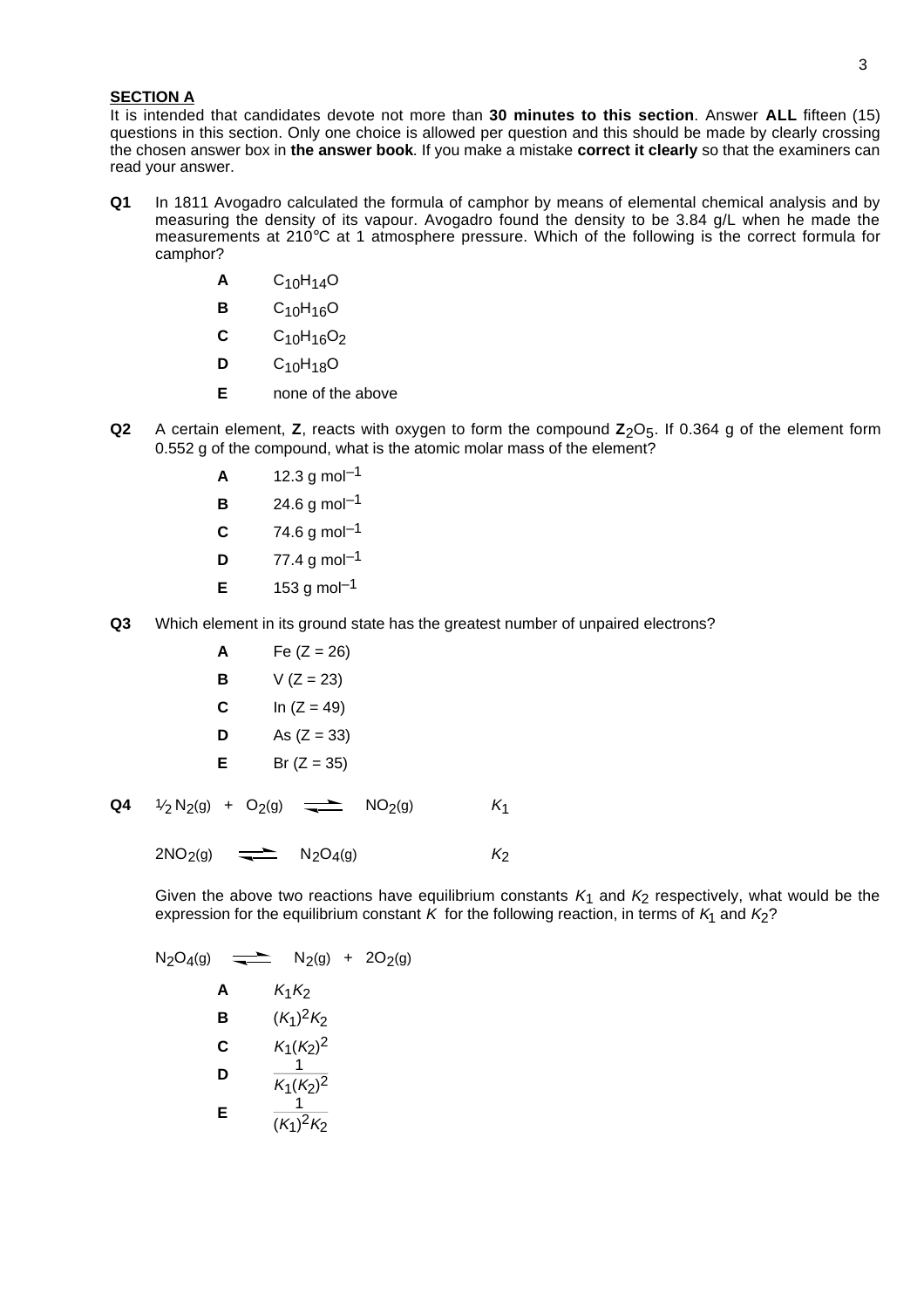4

- **Q5** The molecular formula of a compound is C<sub>8</sub>H<sub>14</sub>. To which of the groups listed below can this compound belong?
	- a alkane
	- b alkene
	- c alkadiene
	- d alkatriene
	- e alkyne f cycloalkane
	- g hydrocarbon with one ring and one double bond<br>h cyclodiene
	- cyclodiene
	- i hydrocarbon with two rings and one double bond
	- j hydrocarbon with two rings<br>k aromatic hydrocarbon
		- aromatic hydrocarbon

**A** a, f

- **B** c, e
- **C** c, e, g
- **D** c, e, g, j
- **E** d, e, f, h, k
- **Q6**  $\frac{232}{90}$ Th is converted to  $\frac{208}{82}$ Pb by the emission of a series of alpha and beta particles. How many alpha and beta particles are emitted in this process?

|   | <u>alpha</u> | beta           |
|---|--------------|----------------|
| A | 3            | 2              |
| в | 4            | 2              |
| C | 4            | 8              |
| D | 5            | $\overline{2}$ |
| E | 6            | 4              |

**Q7** Which electron configuration is not allowed for either a neutral atom or an ion in its ground state?

- **A**  $1s^2 2s^2 2p^3$
- **B**  $1s^2 2s^2 2p^6$
- **C**  $1s^22s^12p^63d^5$
- **D**  $1s^2 2s^2 2p^6 3s^2 3p^6 3d^3$
- **E**  $1s^2 2s^2 2p^6 3s^2 3p^6 3d^{10} 4s^1$
- **Q8** According to Valence-Bond Theory, what are the states of hybridisation of the carbon atoms (reading from left to right) in the following compound?



- $\mathsf{A}$  sp,  $sp^2$ , sp
- **B**  $sp^2$ , sp,  $sp^3$
- **C**  $sp^2$ ,  $sp^2$ ,  $sp^2$
- **D**  $sp^3$ ,  $sp^2$ ,  $sp^3$
- **E**  $\{5p^3, 5p^3, 5p^3\}$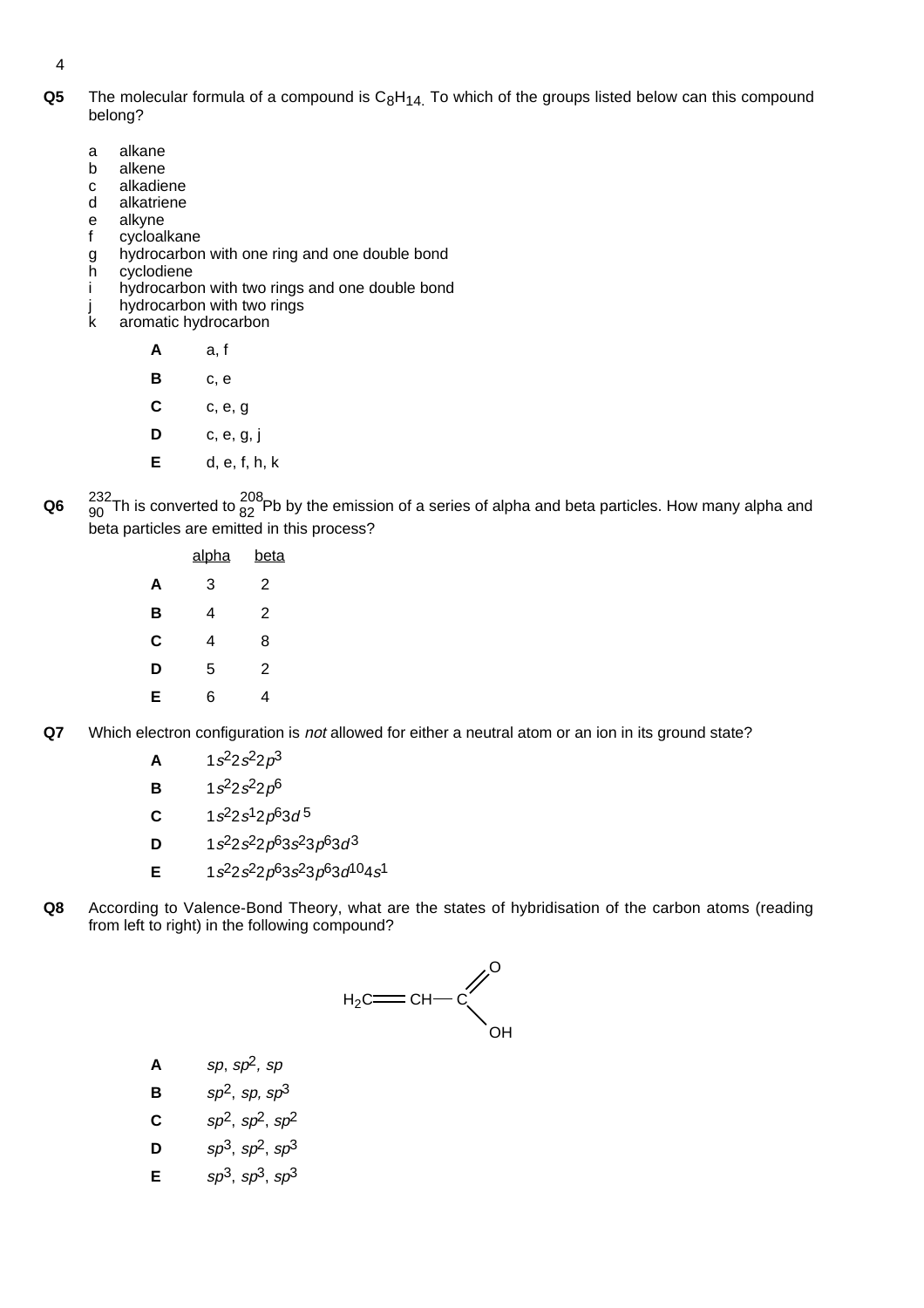### **Q9** The electronegativities of the elements P, Q, R, S, and T are given below.

| Element          |  |  |  |
|------------------|--|--|--|
| Electonegativity |  |  |  |

P, Q, R, S and T are not the chemical symbols for the elements, Which of the following bonds has the most ionic character?

| A | P—T.   |
|---|--------|
| в | $P$ —Q |
| С | R—S    |
| D | T—S    |
| Е | Q—T    |

**Q10** Consider this reaction

 $SO_2(g)$  +  $NO_2(g)$   $\rightleftharpoons$   $SO_3(g)$  +  $NO(g)$   $K = 33$  (the concentration equilibrium constant)

If 0.1 mol each of  $SO_2$  and  $NO_2$  are placed in a 1.0 L container, what is the concentration of  $SO_2$  at equilibrium?

|   | 0 0030 M |
|---|----------|
| в | 0.015 M  |
| С | 0.055 M  |
| D | 0.085 M  |
| Е | 0 097 M  |
|   |          |

- **Q11** A vanadium electrode is oxidised electrically. If the mass of the electrode decreases by 114 mg during the passage of 650 coulombs, what is the oxidation state of the vanadium product?
	- **A** +1 **B** +2  $C +3$  $\mathsf{D}$  +4 **E** +6

**Q12** Which statement is true about a galvanic cell employing Pb, Cu, Pb<sup>2+</sup> and Cu<sup>+</sup>?

| <b>Standard Reduction Potentials</b>                                         |            |
|------------------------------------------------------------------------------|------------|
| $Pb^{2+}(aq) + 2e^- \longrightarrow Pb(s)$                                   | $-0.127$ V |
| $\begin{bmatrix} Cu^+(aq) & + & e^- & \longrightarrow & Cu(s) \end{bmatrix}$ | $+0.518 V$ |

- A The cell potential increases when the Cu<sup>+</sup> solution is diluted.
- **B** Anions flow from the lead half-cell to the copper half-cell through the salt bridge.
- **C** Twice as many electrons pass through the lead electrode as through the copper.
- **D** The concentration of the cation in the cathode compartment changes faster than the cation concentration in the anode compartment.
- **E** Cations flow from the copper half-cell to the lead half-cell through the salt bridge.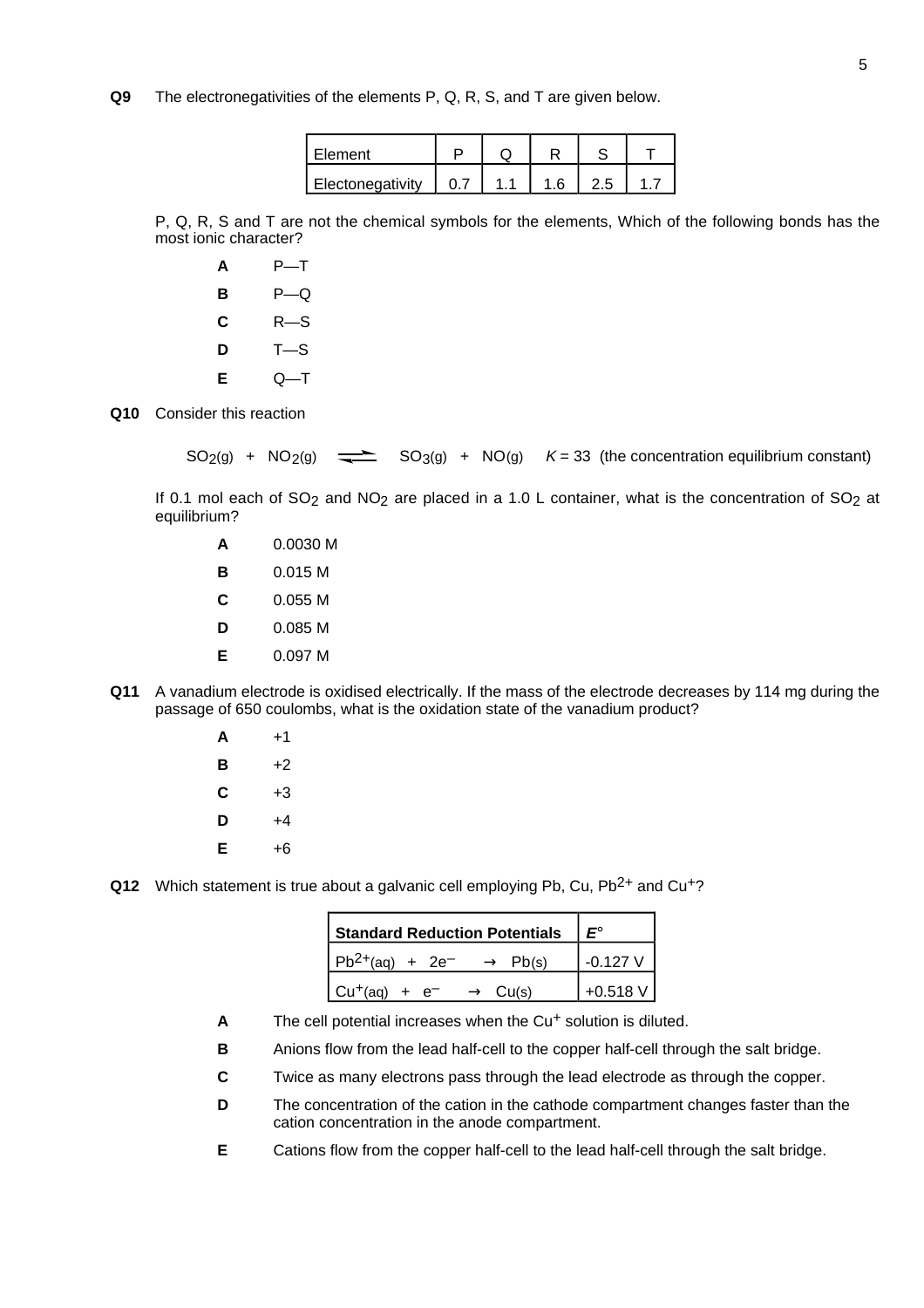- **Q13** Ethanoic acid (acetic acid) is a weak acid and hydrochloric acid is a strong acid. It follows that the
	- 1 pH of 0.1 M hydrochloric acid will be approximately 1<br>2 solution containing 0.1 mole of ethanoic acid and 0.
	- solution containing 0.1 mole of ethanoic acid and 0.1 mole of sodium ethanoate (sodium acetate) will be a good buffer
	- 3 pH of 0.1 M hydrochloric acid will be less than that of 0.1 M ethanoic acid<br>4 bH of a solution formed by mixing equimolar quantities of sodium bydrox
		- pH of a solution formed by mixing equimolar quantities of sodium hydroxide and hydrochloric acid will be greater than that of a similar solution formed from sodium hydroxide and ethanoic acid
			- **A** 1, 2, 3 only correct
			- **B** 1, 3 only correct
			- **C** 2, 4 only correct
			- **D** 2 only correct
			- **E** 4 only correct
- **Q14** Given the following Standard Reduction Potentials

| <b>Standard Reduction Potentials</b>                |              |
|-----------------------------------------------------|--------------|
| $Hq^{2+}(aq) + 2e^ \longrightarrow$                 | $+0.86V$     |
| $Co3+(aq)$<br>$Co2+(aq)$<br>$+ e^- \longrightarrow$ | $1 + 1.82$ V |

What is the value of the cell potential,  $E<sup>°</sup>$  for the following reaction?

 $Hg(1)$  + 2Co<sup>3+</sup>(aq)  $\longrightarrow$  2Co<sup>2+</sup>(aq) + Hg<sup>2+</sup>(aq) **A** 0.96 V **B** 2.68 V **C** 2.78 V **D** 3.76 V **E** 5.50 V

**Q15** The ability of a solution to absorb light is given by the Beer-Lambert equation

 $A = \varepsilon c L$ 

Where A = absorbance,  $\varepsilon$  = a constant for the compound in question, c = concentration (mol L<sup>-1</sup>) and  $L =$  the path length (cm) of the solution through which the light is passing. The cells, called cuvettes, in which the solution is placed are specially made to have optically flat walls.

The concentration of a coloured substance is to be determined by measuring the absorbance of an aqueous solution of it and interpolating from a graph of absorbance versus concentration. Which of the possible procedural errors would result in the determination of a concentration that is too high?

|   |              | <b>Procedural Mistakes</b>                                                                                 |
|---|--------------|------------------------------------------------------------------------------------------------------------|
|   |              | rinsing the cuvette with water just before filling it with<br>the unknown solution                         |
|   | 2            | measuring the absorbance of the unknown solution<br>at a wavelength other than its maximum                 |
|   | 3            | using a cuvette for the unknown solution that has a<br>slightly longer path length than you thought it had |
| А | 1 only       |                                                                                                            |
| в | 3 only       |                                                                                                            |
|   | 1 and 2 only |                                                                                                            |

**C** 1 and 2 only

- **D** 2 and 3 only
- **E** none of the above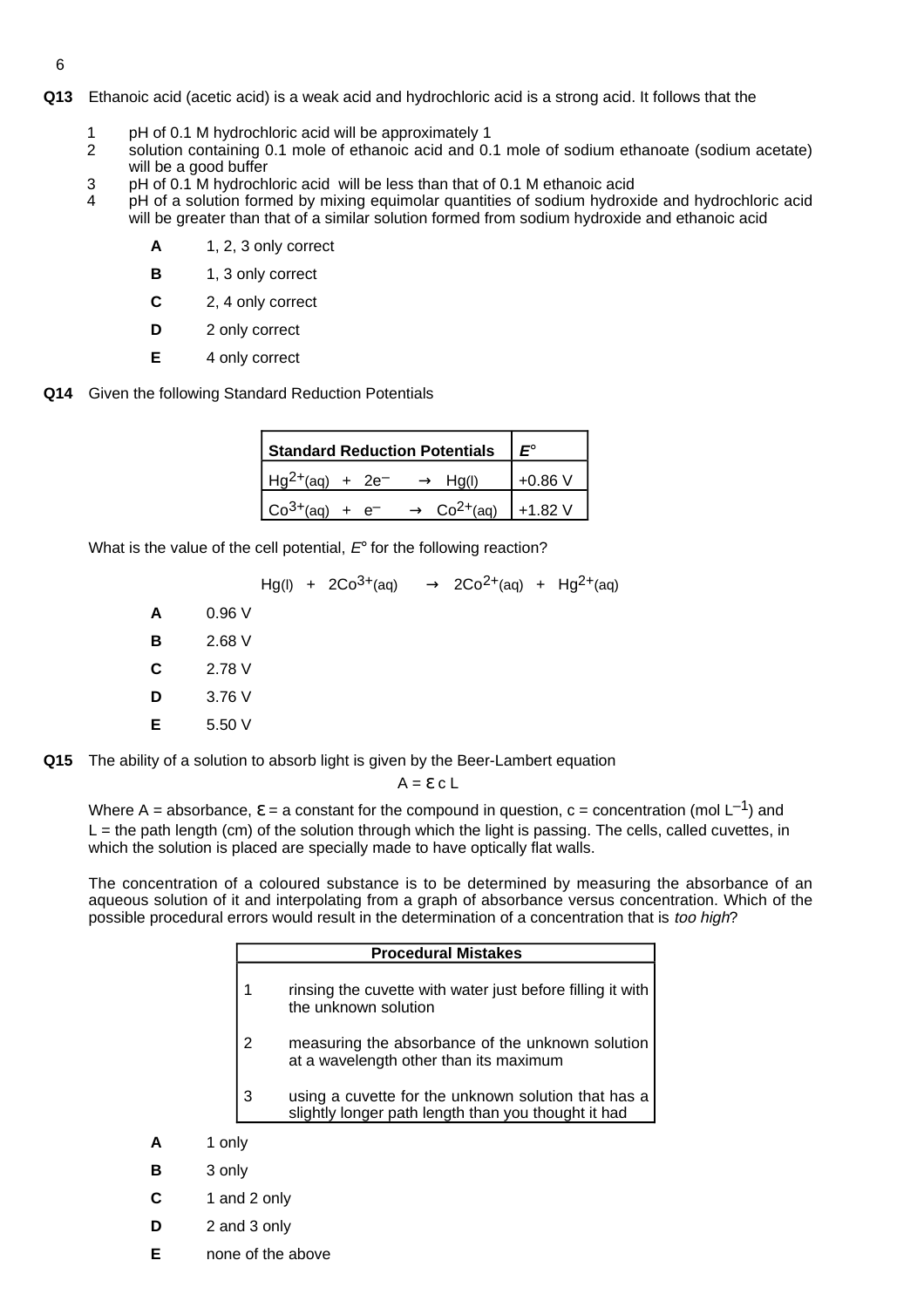#### **SECTION B**

Answer any three (3) questions in this section.

Candidates are advised that the correct use of significant figures will be taken into consideration when marking answers to these problems. Candidates are also advised that steps to the solution of problems must be clearly explained. Marks will be deducted for untidy and poorly explained answers.

**Q16** Uranium is an element which is constantly in the news because of its role in the nuclear fuel cycle. Natural uranium contains three isotopes  $^{234}$ U,  $^{235}$ U and  $^{238}$ U which occur in the percentage abundance of 0.008, 0.7 and 99.3 % respectively.

> There are two methods commonly used for the analysis of uranium. The first (gravimetric) method involves precipitating uranium as  $(NH_4)_2U_2O_7$  and subsequently igniting this precipitate in air (oxygen) to form U<sub>3</sub>O<sub>8</sub>, together with ammonia, nitrogen and water.

(a) Write a balanced equation for the ignition of  $(NH_4)_2U_2O_7$  in air.

The second (volumetric) method require that the uranium be converted to UO $_2^{2+}$  (uranyl) ion which is then reduced by metallic Zn in acid solution to afford  $U^{4+}$ . This latter ion can be reoxidised with permanganate ion (MnO $_4^-$ ) to yield UO $_2^{2+}$  and Mn<sup>2+</sup> ions.

- (b) Using the half equation method write a balanced ionic equation for the reduction of UO $_2^{2+}$  with Zn.
- (c) Write a balanced half equation for the reduction of MnO $_4^-$  under acidic conditions.

Given that the half equation for the oxidation of  $U^{4+}$  is

 $U^{4+}$  + 2H<sub>2</sub>O  $\longrightarrow$   $UO_2^{2+}$  + 4H<sup>+</sup> + 2e<sup>-</sup>

(d) Write a balanced ionic equation for the oxidation of U<sup>4+</sup> with MnO<sub>4</sub>.

Using this information solve the following problem.

A solution of UO2(NO3)2 made from natural uranium is divided into **two** equal parts. One portion is evaporated with  $H_2SO_4$ , diluted with water and passed through a column of Zn. The resulting solution is titrated with  $0.0240$  M KMnO<sub>4</sub> requiring 20.50 mL.

The uranium in the second portion is precipitated as  $(NH<sub>4</sub>)<sub>2</sub>U<sub>2</sub>O<sub>7</sub>$  and ignited to form the oxide U<sub>3</sub>O<sub>8</sub>.

- (e) Calculate the mass (in mg) of the oxide  $U_3O_8$  which would correspond to  $^{235}U_3O_8$ .
- (f) Can you suggest why the  $UO_2(NO_3)_2$  is evaporated with  $H_2SO_4$  prior to the analysis?
- (g) Uranium(IV) can be selectively precipitated with the reagent cupferron (structure shown below) in basic solution to yield a product which upon ignition yields  $U_3O_8$ . Significantly metals such as iron, vanadium and titanium do not interfere with this at high pH and remain in solution. A sample of crude uranium oxides is known to be contaminated with iron. To determine the extent of contamination the crude oxides were dissolved and reduced with Zn to yield a solution containing  $U^{4+}$  and  $Fe^{2+}$ . A 20.00 mL aliquot of this solution was treated with cupferron and the precipitate ignited to yield  $423.3$  mg of  $U<sub>3</sub>O<sub>8</sub>$ . A further 20.00 mL sample was titrated with 0.0240 M KMnO<sub>4</sub> solution and comsumed 27.23 mL. Calculate the mass of  $Fe<sup>2+</sup>$  present in the 20 mL aliquot of solution and hence calculate the mass of iron, as Fe<sub>2</sub>O<sub>3</sub> which would be present in a sample of crude oxides containing 100 g of U3O8.

$$
\bigotimes\nolimits^{\text{NO}}^{N_{\text{*}}}\text{O}^{-\text{NH}_4{}^+}
$$

The structure of the cupferron reagent is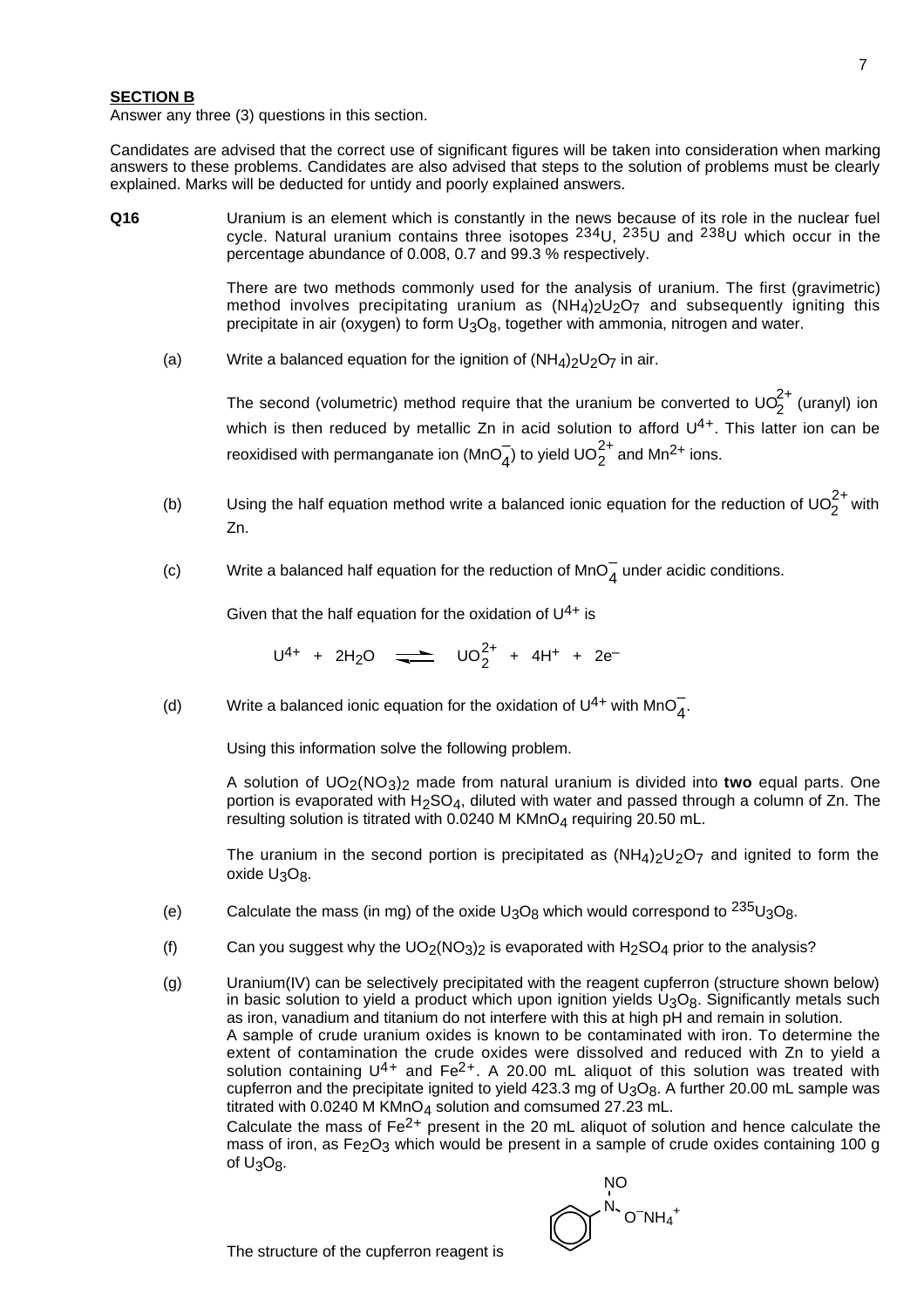**Q17** The development of modern organic chemistry has in no small way hinged around the ability of chemists to rationalise and subsequently predict how organic molecules will react. The first step in the process developed from Lewis dot structures which for many molecules require no more than an understanding that first row elements in the periodic table obey the octet rule and that hydrogen seeks a duet of electrons. In this formalism methane and ethene are represented as



in which all the electrons are in bonding pairs. Note that the Lewis dot structure does not distinguish between the  $\sigma$  and  $\pi$  bonds which collectively make up the double bond in ethene. Ammonia on the other hand is represented as

$$
\begin{array}{c}\n\cdot \\
\vdots \\
\vdots \\
\vdots \\
\vdots \\
\vdots \\
\vdots\n\end{array}
$$

and has one lone pair of electrons as well as three bonding pairs. Formally an atom is given "ownership" of half the electrons in each bonding pair and all its lone pairs. Thus in ammonia the nitrogen is surrounded by an octet but "owns" 2 +  $1/2(6)$  = 5 electrons. This means the nitrogen is electronically neutral since nitrogen has 5 valence electrons.

(a) What would the Lewis dot structures be for ethyne (HC≡CH), methylamine (CH<sub>3</sub>NH<sub>2</sub>), chloroethane (CH<sub>3</sub>CH<sub>2</sub>Cl) and ethanol (CH<sub>3</sub>CH<sub>2</sub>OH)?

Movements of electrons associated with the making or breaking of bonds are designated by

either or depending upon whether **1** or **2** electrons are being moved.

ie

 $\blacktriangleright$  2H<sup> $\bullet$ </sup> (One electron transfer)  $H : H \rightarrow H^+ + H$ (Two electron transfer)

(b) Using this symbolism complete the following reactions.



This type of mechanistic approach leads to some interesting species, for example



(c) Recalling that a line (**\_\_\_\_\_** ) is equivalent to a bonding pair of electrons draw the Lewis structure of the product (**A**) from the previous example. Note that one carbon does not have an octet.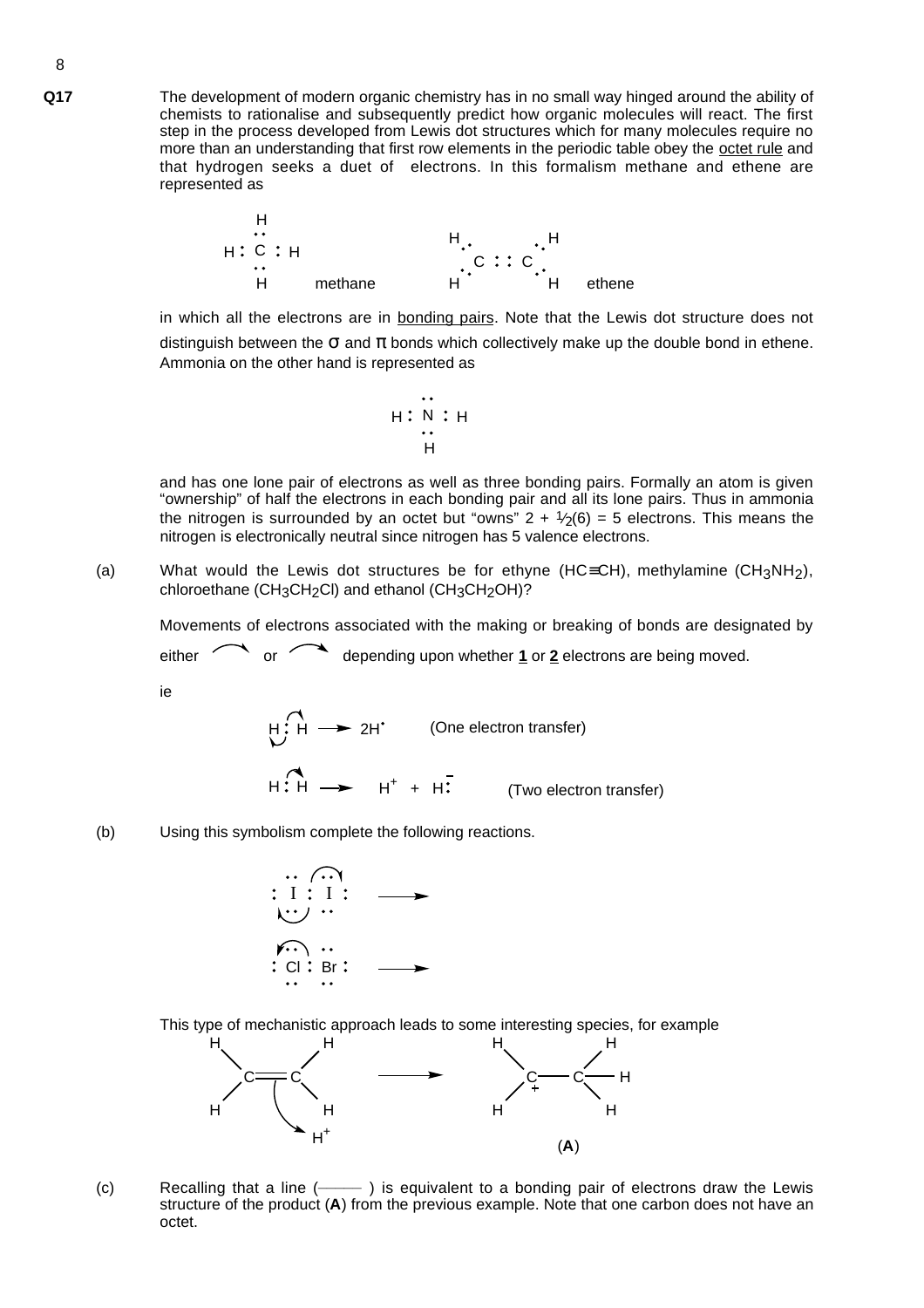(d) Using this same notation write down a product resulting from the following "electron movement" in which a lone pair is involved in creating a new bond.



Species which are deficient in electrons relative to an octet will react with electron donors (called nucleophiles). For example



(e) What would be the outcome of the following



Less common species such as hydride ion,  $H^2$ , are nucleophiles and react with carbonyl groups.

(f) Try writing the outcome of the following reaction in which a new C—H bond is formed and a C- $O \pi$  bond broken.



In short hand we would write the above

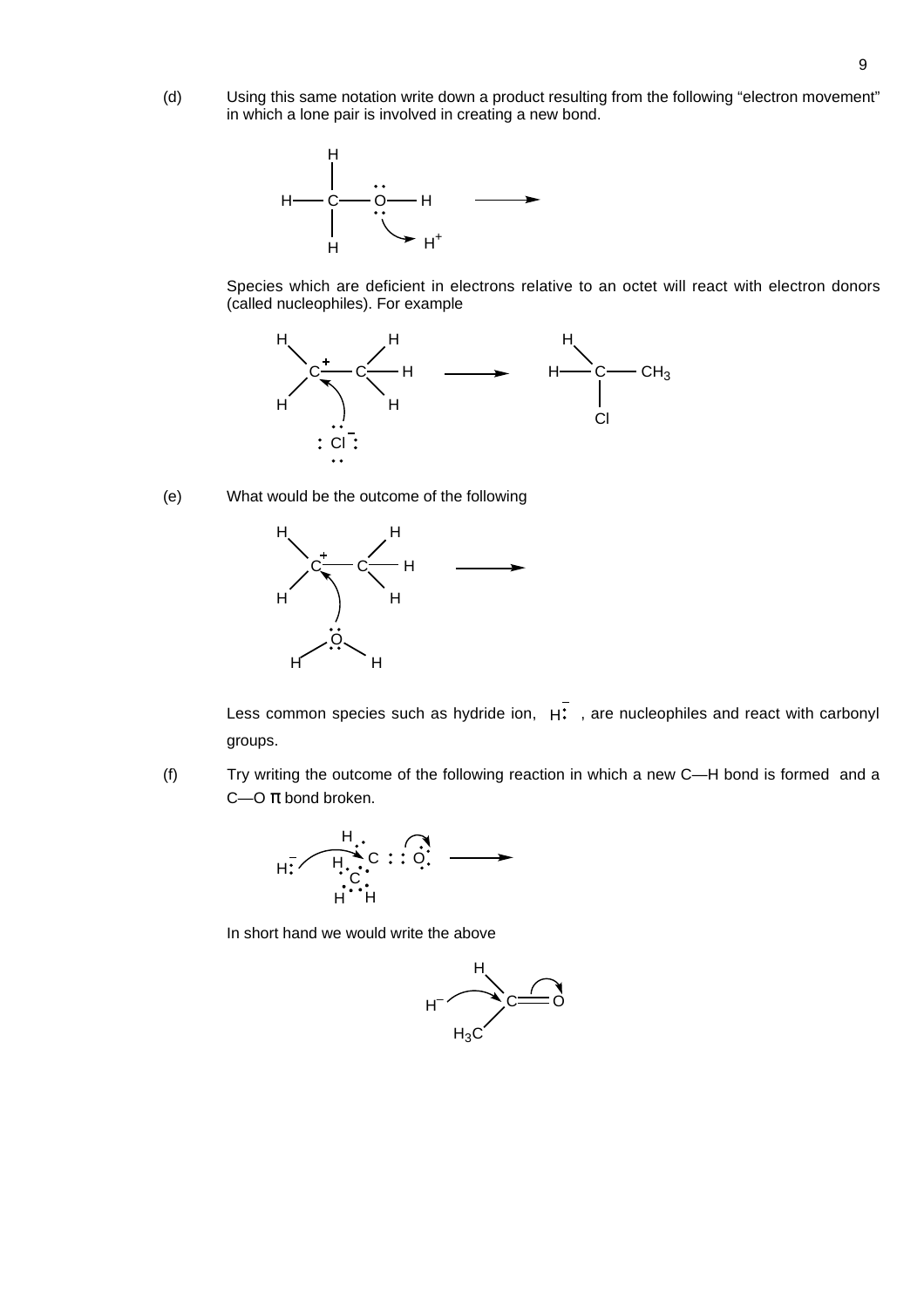(g) Write the outcome of the following in which a new  $C$ — $\sigma$   $\pi$  bond is formed and a  $C$ — $Cl$  bond is broken.



(h) Now a final test of your skill! Imagine a base  $\ddot{O}$ . H, (–OH), reacting as follows and add the missing structure.



**Q18 A** and **B** are elements in the same group of the periodic table. In nature they are not found as free elements but as ions in various minerals and seawater. Ionic salts containing either **A** or **B** react with phosphoric acid (H<sub>3</sub>PO<sub>4</sub>) to give a gaseous product,  $H_XA$  or  $H_XB$ , respectively, on heating. **HxA** and **HxB** dissolve in water to form a weak acid and a strong acid, respectively.

> H<sub>x</sub>A was similarly formed when the above reaction was carried out using sulfuric acid instead of H3PO4, however, ionic salts containing **B** gave **B2** under these conditions. **A2** can be produced via electrolysis of the molten salt **KHAy**. Whereas **B2** is stable in an aqueous medium, **A2** reacts with water to give **HxA** and dioxygen. Diatomic molecules **A2** and **B2** exist as a gas and a volatile solid, respectively, under normal conditions.

> Reaction of **A2** with **B2** produces one of four compounds of the type **BAn** depending on the stoichiometry of the reaction: a diatomic molecule that decomposes rapidly at room temperature; a T-shaped molecule that decomposes above -30  $^{\circ}$ C; a molecule with a square pyramidal geometry; and another with a pentagonal bipyramidal geometry, all four of these molecules are reactive species.

- (a) Identify all ELEVEN species and write a balanced equation for each of the reactions.
- (b) Draw Lewis structures for each of the identified molecules (excluding **KHAy**) containing **A** or **B**.
- (c) Sketch the shapes of the four **BAn** molecules.
- (d) Why is  $H_{x}A$  considered to be a weak acid whereas  $H_{x}B$  is a strong acid?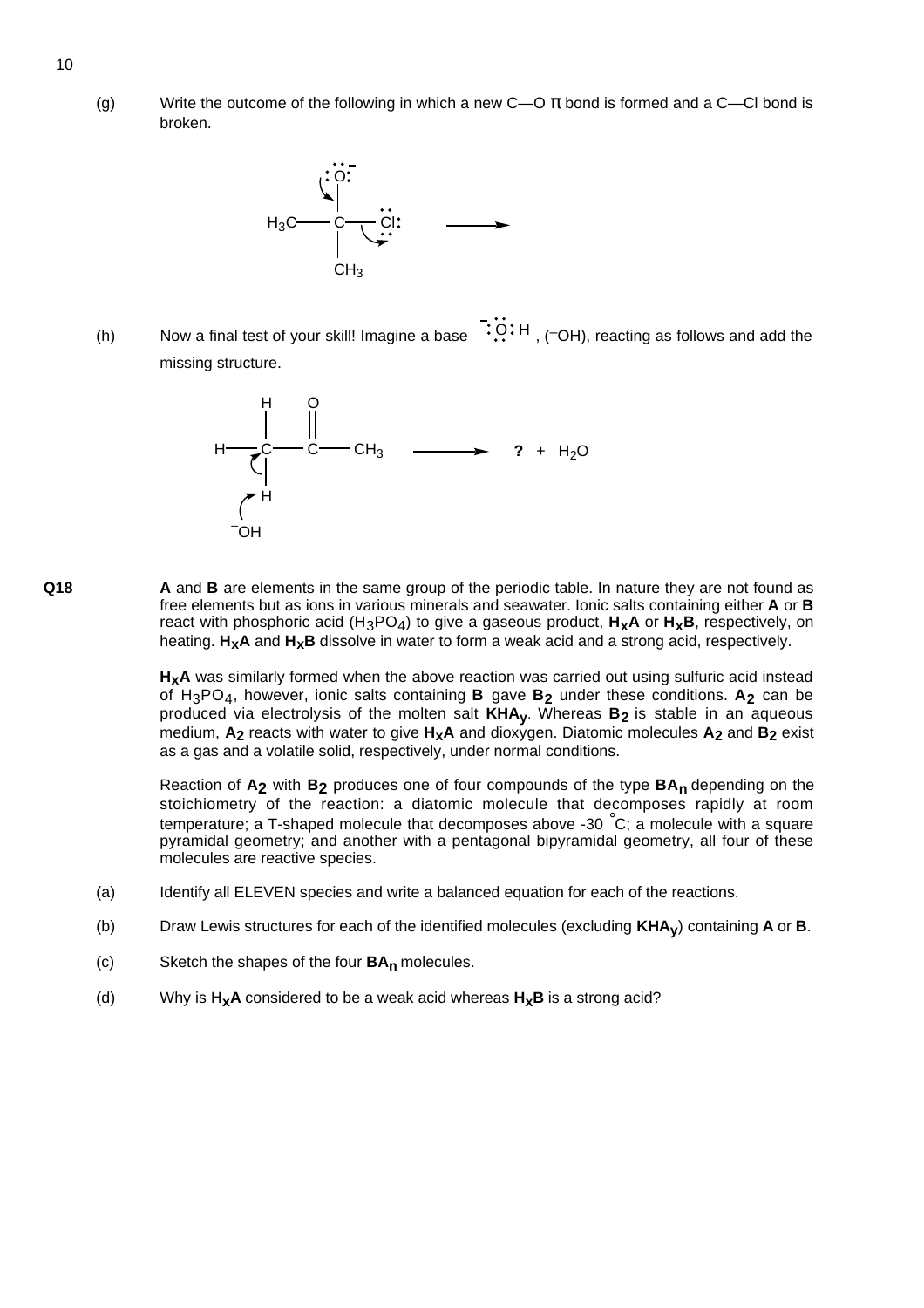**Q19** When studying gases, the simplest expression describing their behaviour over a range of temperatures and pressures is the ideal gas equation:

 $PV = nRT$ 

- (a) This equation holds for an ideal gas. What two assumptions are made in deriving this equation?
- (b) At which extremes of temperature and pressure would you expect real (ie. non ideal) gases to obey the ideal gas equation.? Explain your answer.
- (c) Let us define  $V_m$  as the molar volume of a gas.

$$
V_m = \frac{V}{n}
$$

Sketch a graph of P vs  $V_m$  for two temperatures,  $T_1 > T_2$ .

(d) If  $Z = \frac{PV_m}{RT}$ , for an ideal gas Z = 1 for all pressures and temperatures. For methane, a plot of Z vs P is:



and the potential energy curve of two methane molecules is:



If negative potential energy means attraction between two molecules, explain the deviation from  $\bar{Z} = 1$  for methane.

(e) The van-der Waal's equation is a more complicated expression that deals with the non idealities of real gases:

$$
\left(P + \frac{a}{V_m^2}\right)(V_m - b) = RT
$$

Where a and b are tabulated constants for a particular gas.